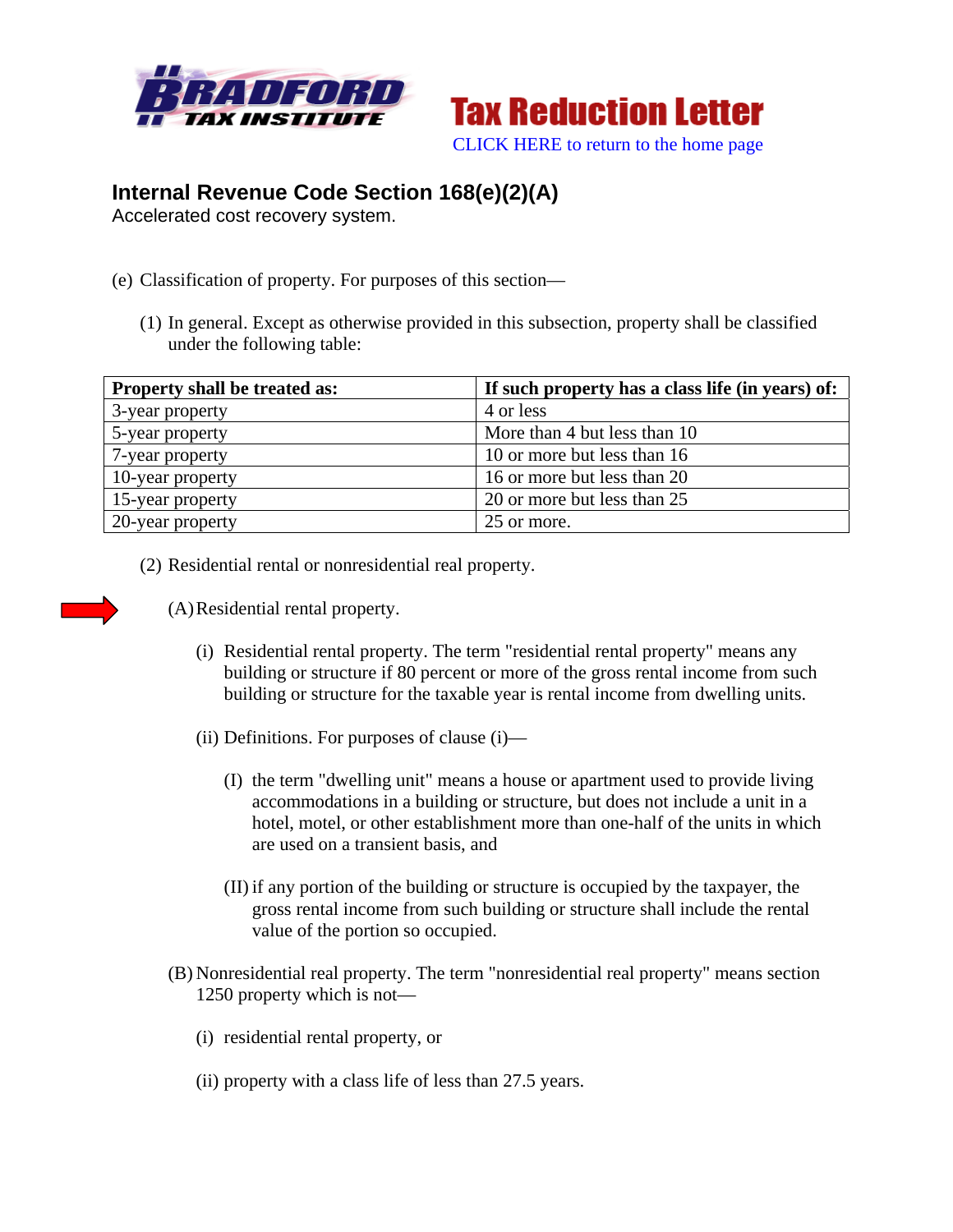(3) Classification of certain property.

(A)3-year property. The term "3-year property" includes—

- (i) any race horse—
	- (I) which is placed in service before January 1, 2014, and
	- (II) which is placed in service after December 31, 2013, and which is more than 2 years old at the time such horse is placed in service by such purchaser,
- (ii) any horse other than a race horse which is more than 12 years old at the time it is placed in service, and
- (iii)any qualified rent-to-own property.
- (B) 5-year property. The term "5-year property" includes—
	- (i) any automobile or light general purpose truck,
	- (ii) any semi-conductor manufacturing equipment,
	- (iii)any computer-based telephone central office switching equipment,
	- (iv)any qualified technological equipment,

(v) any section 1245 property used in connection with research and experimentation,

(vi)any property which—

- (I) is described in subparagraph  $(A)$  of section  $48(a)(3)$  (or would be so described if "solar or wind energy" were substituted for "solar energy" in clause (i) thereof and the last sentence of such section did not apply to such subparagraph),
- (II) is described in paragraph (15) of section 48(l) (as in effect on the day before the date of the enactment of the Revenue Reconciliation Act of 1990) and is a qualifying small power production facility within the meaning of section  $3(17)(C)$  of the Federal Power Act (16 U.S.C. 796(17)(C)), as in effect on September 1, 1986, or
- (III) is described in section  $48(1)(3)(A)(ix)$  (as in effect on the day before the date of the enactment of the Revenue Reconciliation Act of 1990), and
- (vii) any machinery or equipment (other than any grain bin, cotton ginning asset, fence, or other land improvement) which is used in a farming business (as defined in section  $263A(e)(4)$ , the original use of which commences with the taxpayer after December 31, 2008, and which is placed in service before January 1, 2010.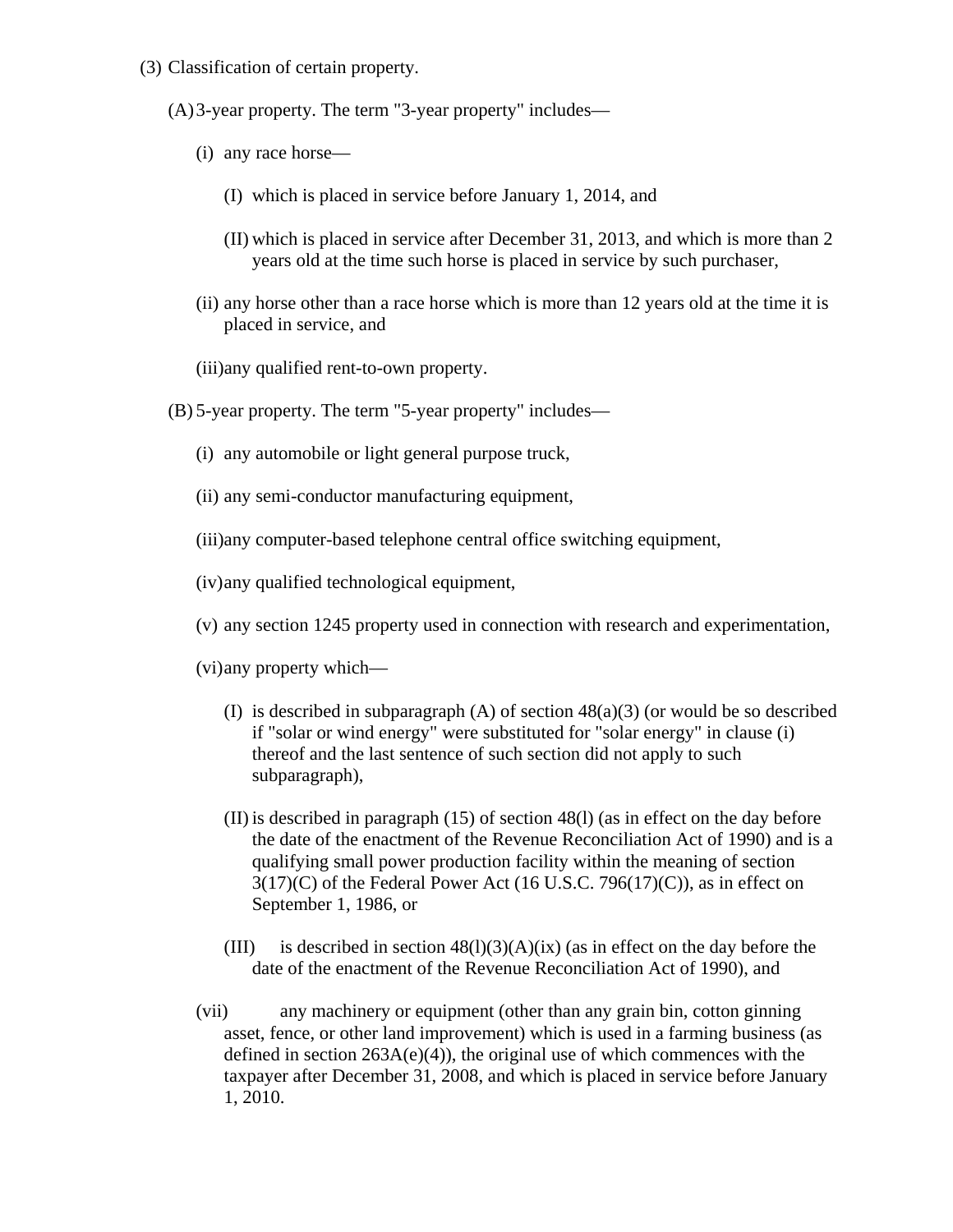Nothing in any provision of law shall be construed to treat property as not being described in clause  $(vi)(I)$  (or the corresponding provisions of prior law) by reason of being public utility property (within the meaning of section  $48(a)(3)$ ).

(C) 7-year property. The term "7-year property" includes—

- (i) any railroad track and
- (ii) any motorsports entertainment complex,
- (iii)any Alaska natural gas pipeline,
- (iv)any natural gas gathering line the original use of which commences with the taxpayer after April 11, 2005, and
- (v) any property which—
	- (I) does not have a class life, and
	- (II) is not otherwise classified under paragraph (2) or this paragraph.
- (D)10-year property. The term "10-year property" includes—
	- (i) any single purpose agricultural or horticultural structure (within the meaning of subsection  $(i)(13)$ ),
	- (ii) any tree or vine bearing fruit or nuts,
	- (iii)any qualified smart electric meter, and
	- (iv)any qualified smart electric grid system.
- (E) 15-year property. The term "15-year property" includes—
	- (i) any municipal wastewater treatment plant,
	- (ii) any telephone distribution plant and comparable equipment used for 2-way exchange of voice and data communications,
	- (iii)any section 1250 property which is a retail motor fuels outlet (whether or not food or other convenience items are sold at the outlet),
	- (iv)any qualified leasehold improvement property placed in service before January 1, 2010,
	- (v) any qualified restaurant property placed in service before January 1, 2010,

(vi)initial clearing and grading land improvements with respect to gas utility property,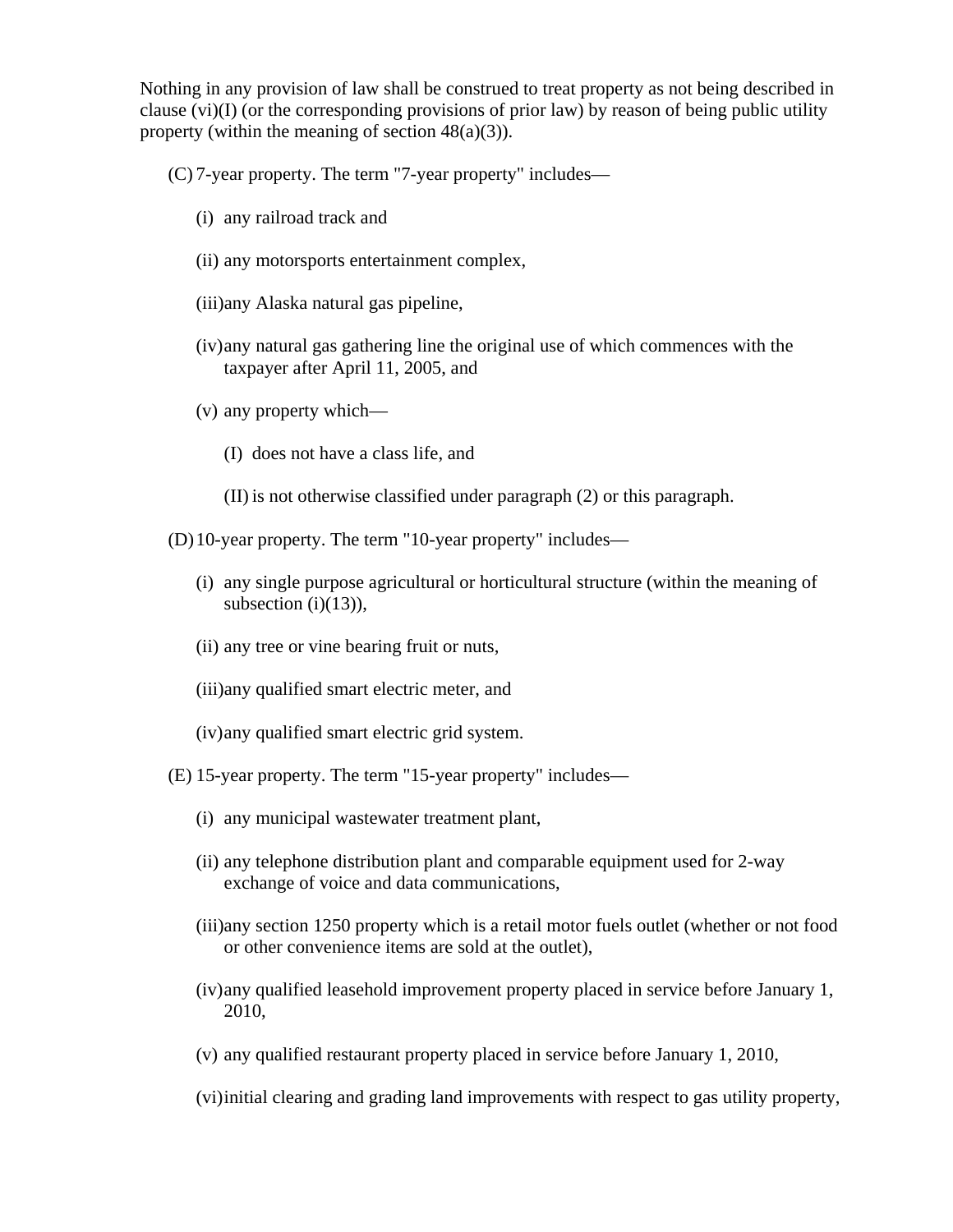- (vii) any section 1245 property (as defined in section  $1245(a)(3)$ ) used in the transmission at 69 or more kilovolts of electricity for sale and the original use of which commences with the taxpayer after April 11, 2005,
- (viii) any natural gas distribution line the original use of which commences with the taxpayer after April 11, 2005, and which is placed in service before January 1, 2011, and
- (ix)any qualified retail improvement property placed in service after December 31, 2008, and before January 1, 2010.
- (F) 20-year property. The term "20-year property" means initial clearing and grading land improvements with respect to any electric utility transmission and distribution plant.
- (4) Railroad grading or tunnel bore. The term "railroad grading or tunnel bore" means all improvements resulting from excavations (including tunneling), construction of embankments, clearings, diversions of roads and streams, sodding of slopes, and from similar work necessary to provide, construct, reconstruct, alter, protect, improve, replace, or restore a roadbed or right-of-way for railroad track.
- (5) Water utility property. The term "water utility property" means property—
	- (A)which is an integral part of the gathering, treatment, or commercial distribution of water, and which, without regard to this paragraph, would be 20-year property, and
	- (B) any municipal sewer.
- (6) Qualified leasehold improvement property. The term "qualified leasehold improvement property" has the meaning given such term in section  $168(k)(3)$  except that the following special rules shall apply:
	- (A)Improvements made by lessor. In the case of an improvement made by the person who was the lessor of such improvement when such improvement was placed in service, such improvement shall be qualified leasehold improvement property (if at all) only so long as such improvement is held by such person.
	- (B) Exception for changes in form of business. Property shall not cease to be qualified leasehold improvement property under subparagraph (A) by reason of—
		- (i) death,
		- (ii) a transaction to which section 381(a) applies,
		- (iii)a mere change in the form of conducting the trade or business so long as the property is retained in such trade or business as qualified leasehold improvement property and the taxpayer retains a substantial interest in such trade or business,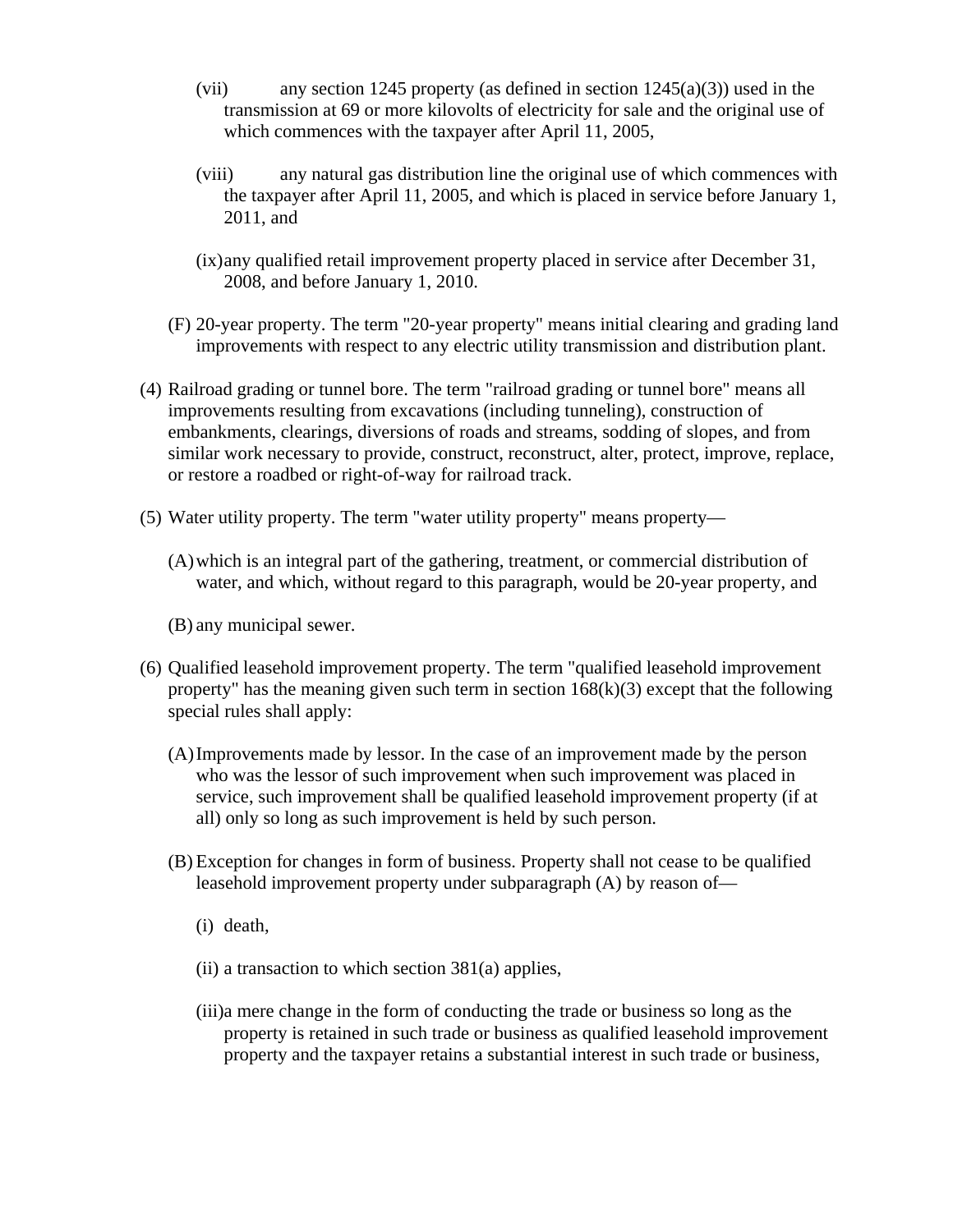- (iv)the acquisition of such property in an exchange described in section 1031, 1033, or 1038 to the extent that the basis of such property includes an amount representing the adjusted basis of other property owned by the taxpayer or a related person, or
- (v) the acquisition of such property by the taxpayer in a transaction described in section 332, 351, 361, 721, or 731 (or the acquisition of such property by the taxpayer from the transferee or acquiring corporation in a transaction described in such section), to the extent that the basis of the property in the hands of the taxpayer is determined by reference to its basis in the hands of the transferor or distributor.
- (7) Qualified restaurant property.
	- (A)In general. The term "qualified restaurant property" means any section 1250 property which is—
		- (i) a building, if such building is placed in service after December 31, 2008, and before January 1, 2010, or
		- (ii) an improvement to a building,

if more than 50 percent of the building's square footage is devoted to preparation of, and seating for on-premises consumption of, prepared meals.

- (B) Exclusion from bonus depreciation. Property described in this paragraph shall not be considered qualified property for purposes of subsection (k).
- (8) Qualified retail improvement property.
	- (A)In general. The term "qualified retail improvement property" means any improvement to an interior portion of a building which is nonresidential real property if—
		- (i) such portion is open to the general public and is used in the retail trade or business of selling tangible personal property to the general public, and
		- (ii) such improvement is placed in service more than 3 years after the date the building was first placed in service.
	- (B) Improvements made by owner. In the case of an improvement made by the owner of such improvement, such improvement shall be qualified retail improvement property (if at all) only so long as such improvement is held by such owner. Rules similar to the rules under paragraph (6)(B) shall apply for purposes of the preceding sentence.
	- (C) Certain improvements not included. Such term shall not include any improvement for which the expenditure is attributable to—
		- (i) the enlargement of the building,